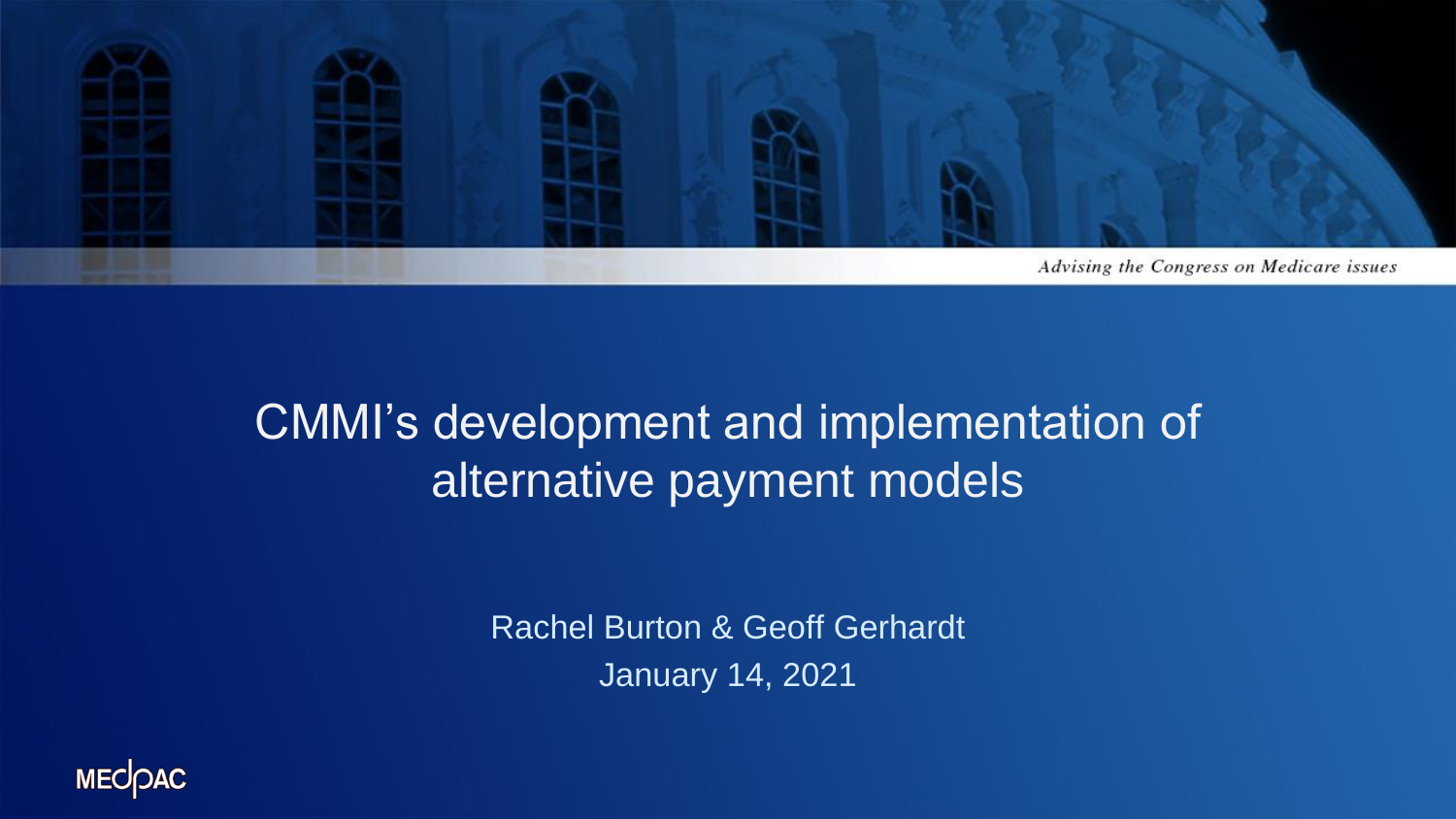

- CMMI's authority to develop and implement models
- Goals and factors CMMI considers when selecting models
- **. Impacts of alternative payment models on spending and** quality
- **Earriers to models' success**
- **Three policy options re: how CMMI manages its portfolio**
- **Discussion**

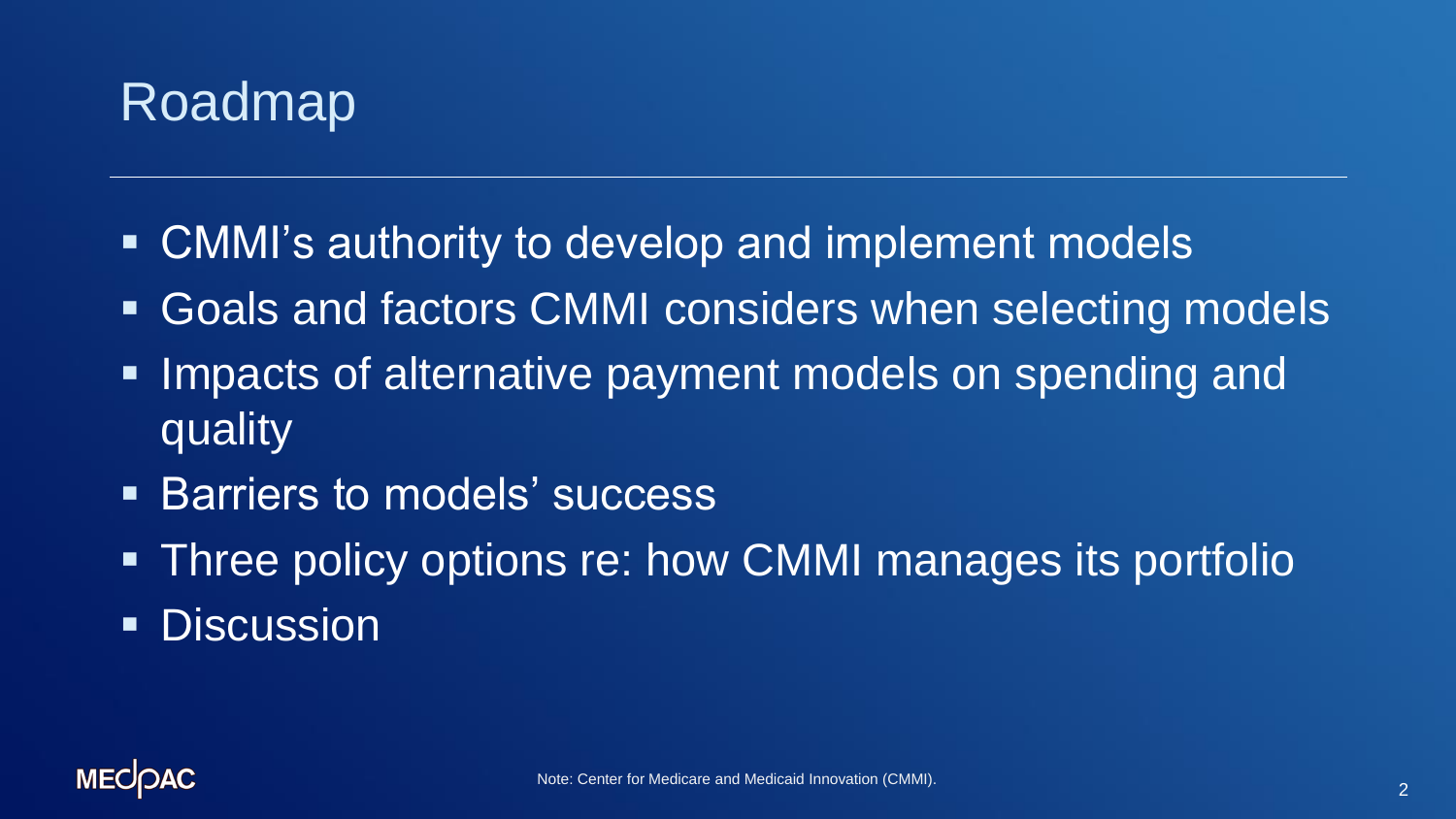# CMMI's authority to develop and implement models

- **Established by the Affordable Care Act of 2010**
- **EXTERNIFY Statutory goal: test innovative payment and delivery models** that will reduce program spending and/or improve quality
- Congress suggested 27 potential models in CMMI's statute
- Appropriated \$10 billion every 10 years, in perpetuity
- Models typically run 3-5 years, but may be expanded if:
	- Model is expected to decrease spending without decreasing quality of care; or
	- Model is expected to increase quality without increasing spending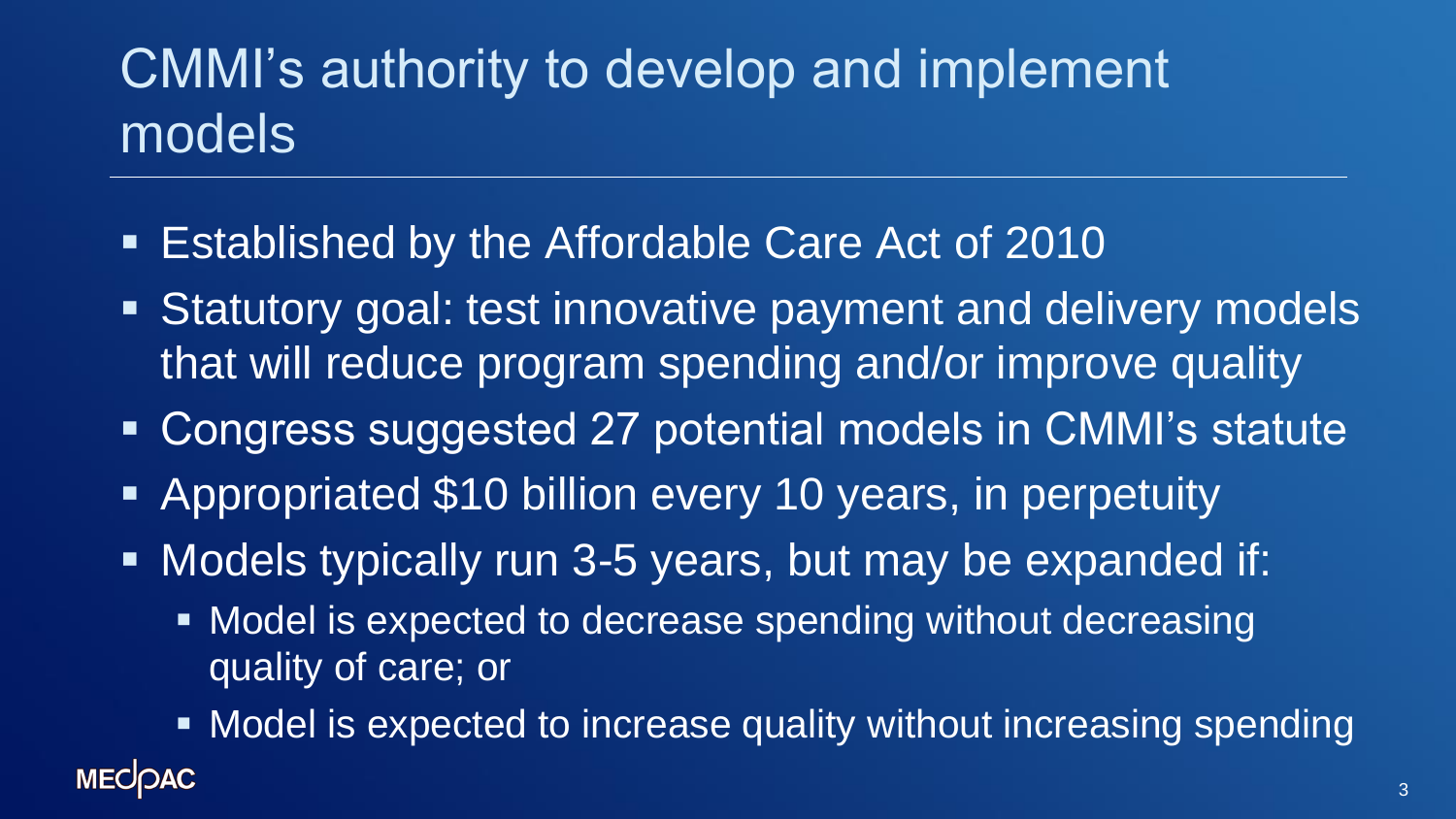# Medicare Access and CHIP Reauthorization Act of 2015 (MACRA)

- Created annual 5% bonus for clinicians in advanced alternative payment models (A-APMs) that**:**
	- Require "more than nominal" financial risk for providers
	- Use quality measures comparable to those used in the Merit-based Incentive Payment System (MIPS)
	- Require providers to use certified electronic health records
- Created the Physician-Focused Payment Model Technical Advisory Committee (PTAC)
	- Assesses models submitted by the public, recommends whether to implement them, but CMMI not bound by these recommendations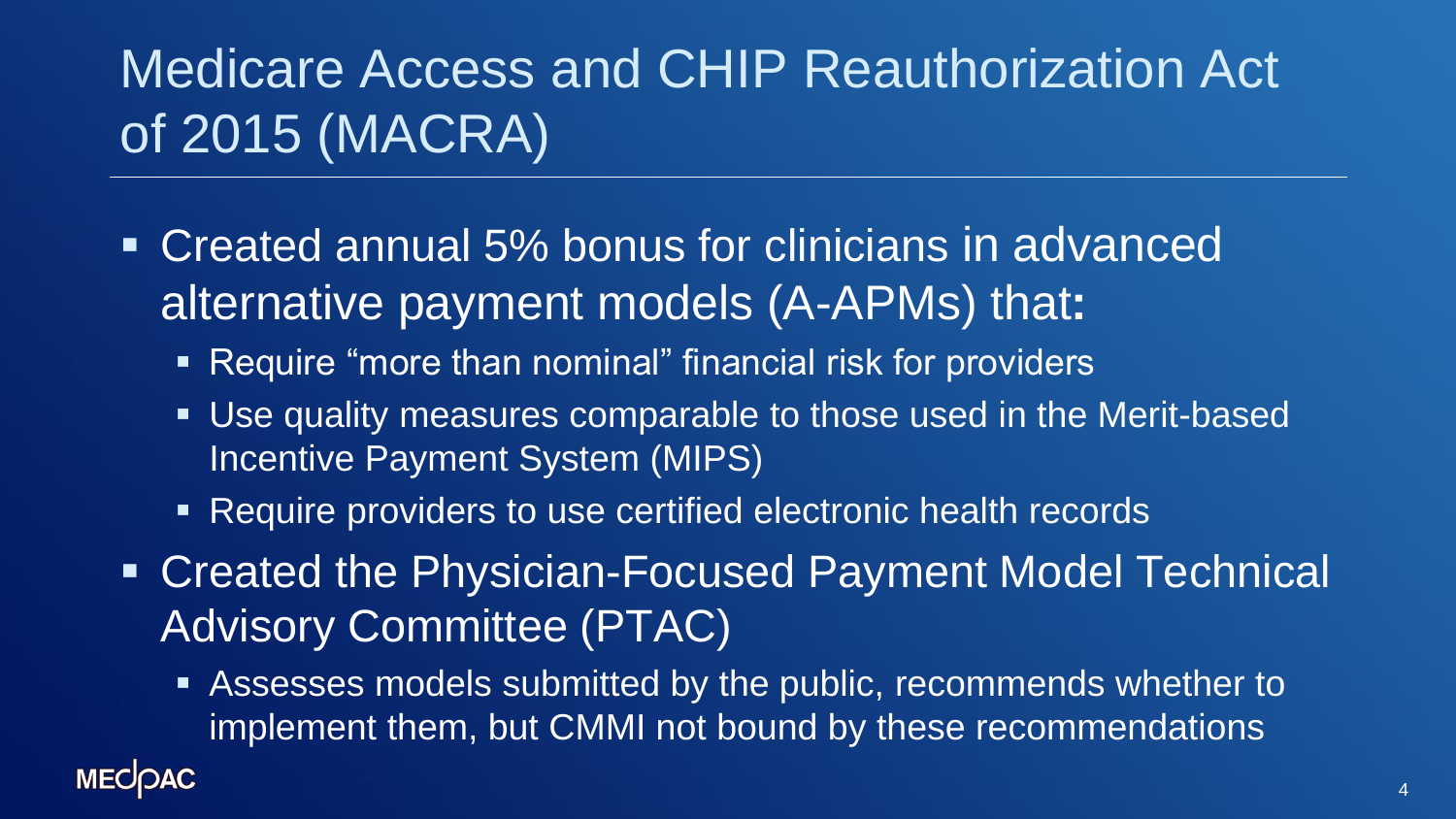HHS has endorsed particular types of payment models through CMMI's LAN

- CMMI funds the Health Care Payment Learning & Action Network (the LAN), to encourage broad adoption of alternative payment models
- **The LAN annually measures** payers' adoption of its (HHS's) preferred payment models (circled)



**MECOAC**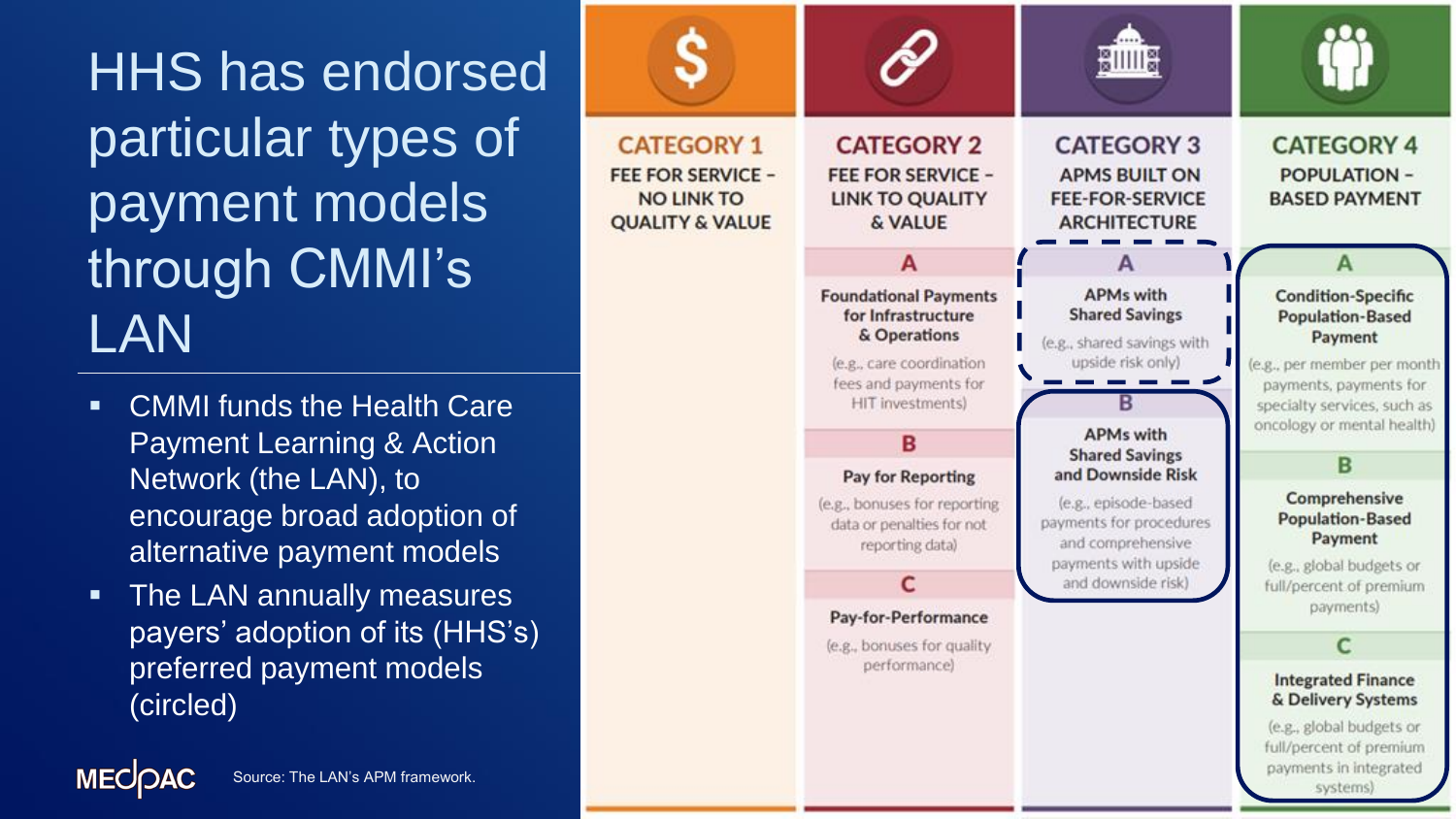## HHS has three stated objectives for CMMI's alternative payment models

- **Transparent** empower consumers to drive value through choice
- **EXTE Simple** focus on measuring factors that matter rather than "check the box" requirements
- **EXP** Accountable encourage risk and accountability to align incentives and drive behavior change

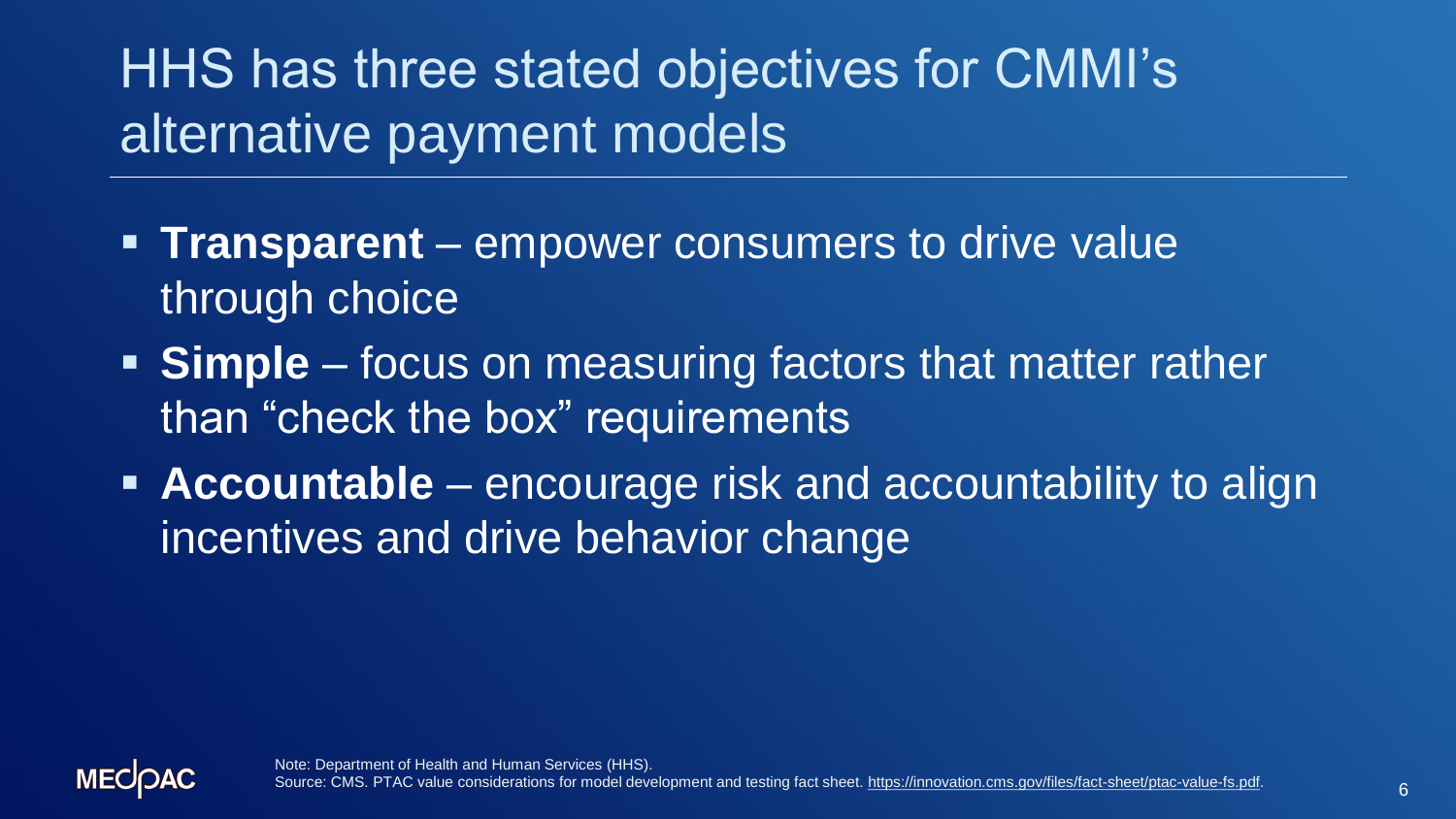# Factors CMMI considers when selecting a model

- Potential for cost savings and quality improvement
- Strength of evidence base
- Extent of clinical transformation
- Overlap with current and anticipated models
- Operational feasibility for participants and CMS
- **Evaluative feasibility**
- Scalability





Note: \* Light blue indicates factors CMMI would not expect stakeholders to describe in proposed models. Source: CMMI's Alternative Payment Model Design Toolkit. <https://aspe.hhs.gov/system/files/pdf/234386/CMMIAPMToolkit.pdf>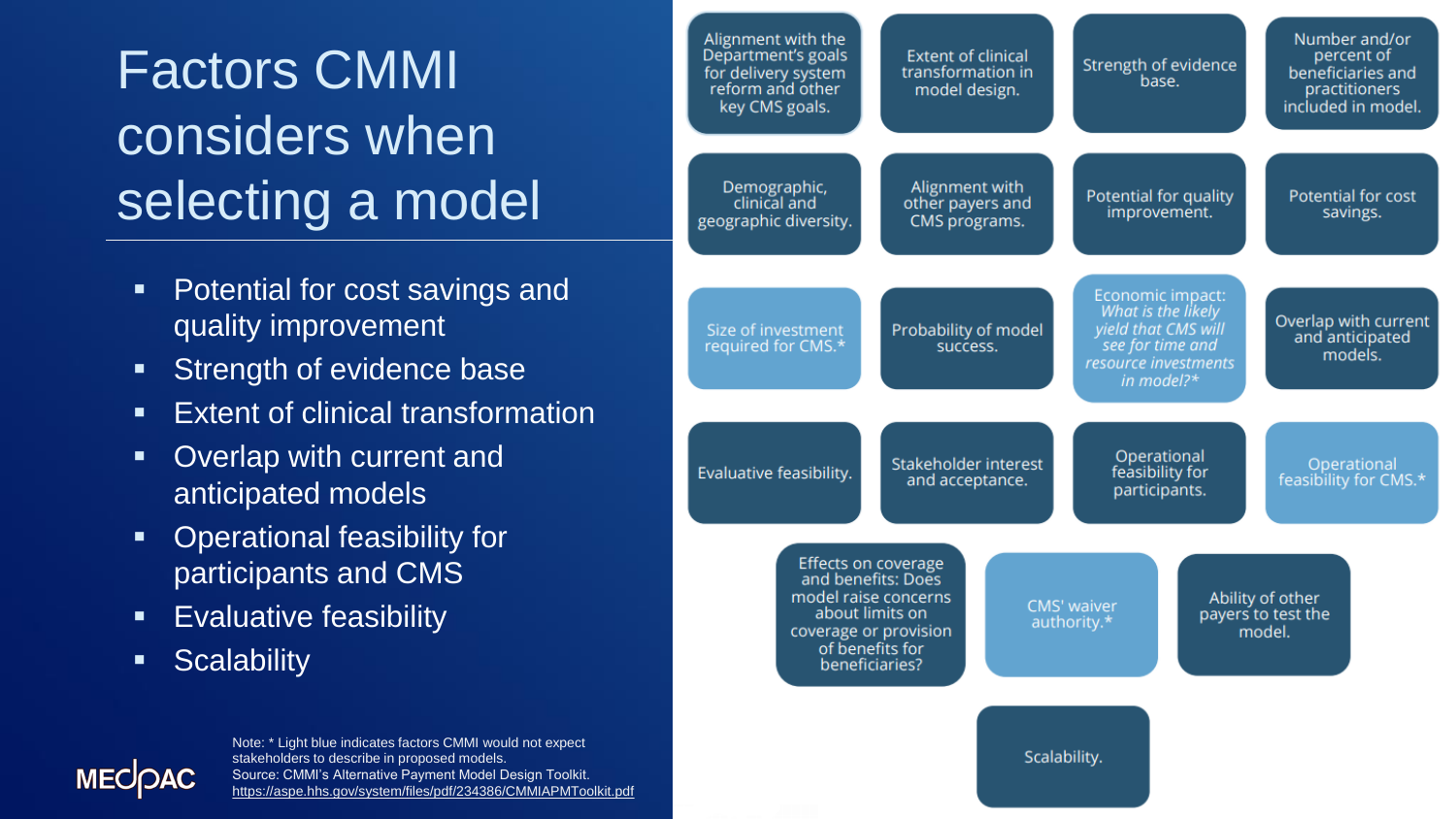Many models have been implemented, but few have met the criteria to be expanded

- In 2020, CMMI was actively operating 24 payment and delivery models
	- Seven of these models were designated as A-APMs
- **EXECT CMMI models have met the criteria for expansion** 
	- **Only one A-APM has met the criteria: the Pioneer ACO model,** which served as a model for one of the tracks in the Medicare Shared Savings Program (MSSP)
- **The largest A-APM (MSSP) is a permanent program, not** operated by CMMI



Note: Our count of "models" does not include CMMI efforts like the Health Care Innovation Awards, the Artificial Intelligence Health Outcomes Challenge, the Transforming Clinical Practice Initiative, and the Health Care Payment Learning and Action Network. In addition to the seven A-APMs noted on this slide, state-specific versions of some of these models have been designated as A-APMs in Maryland and Vermont.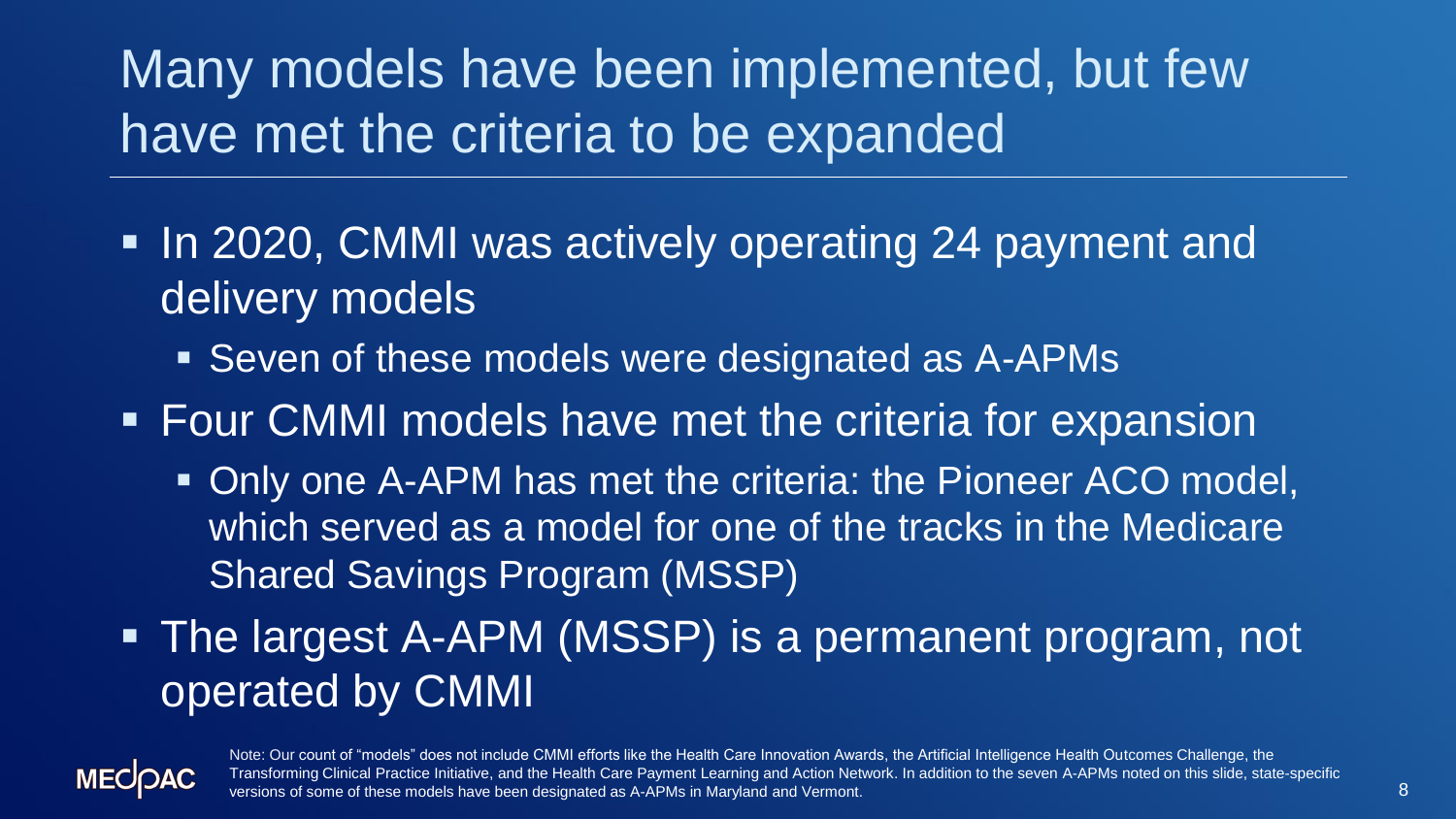# Summary of model evaluation findings

- Reviewed evaluation reports for the 7 A-APMs and their predecessor models (totaling 15 models)
- **9 of these models generated gross savings for Medicare** 
	- 5 also generated net savings, after factoring in models' new payments to providers
- 7 models generated improvements on quality measures

Note: Advanced alternative payment model (A-APM)



Source: MedPAC analysis of data in the most recent report by CMMI-funded evaluators for each of the above models, plus analyses by J. Michael McWilliams of MSSP in various peer-reviewed journals and their blogs.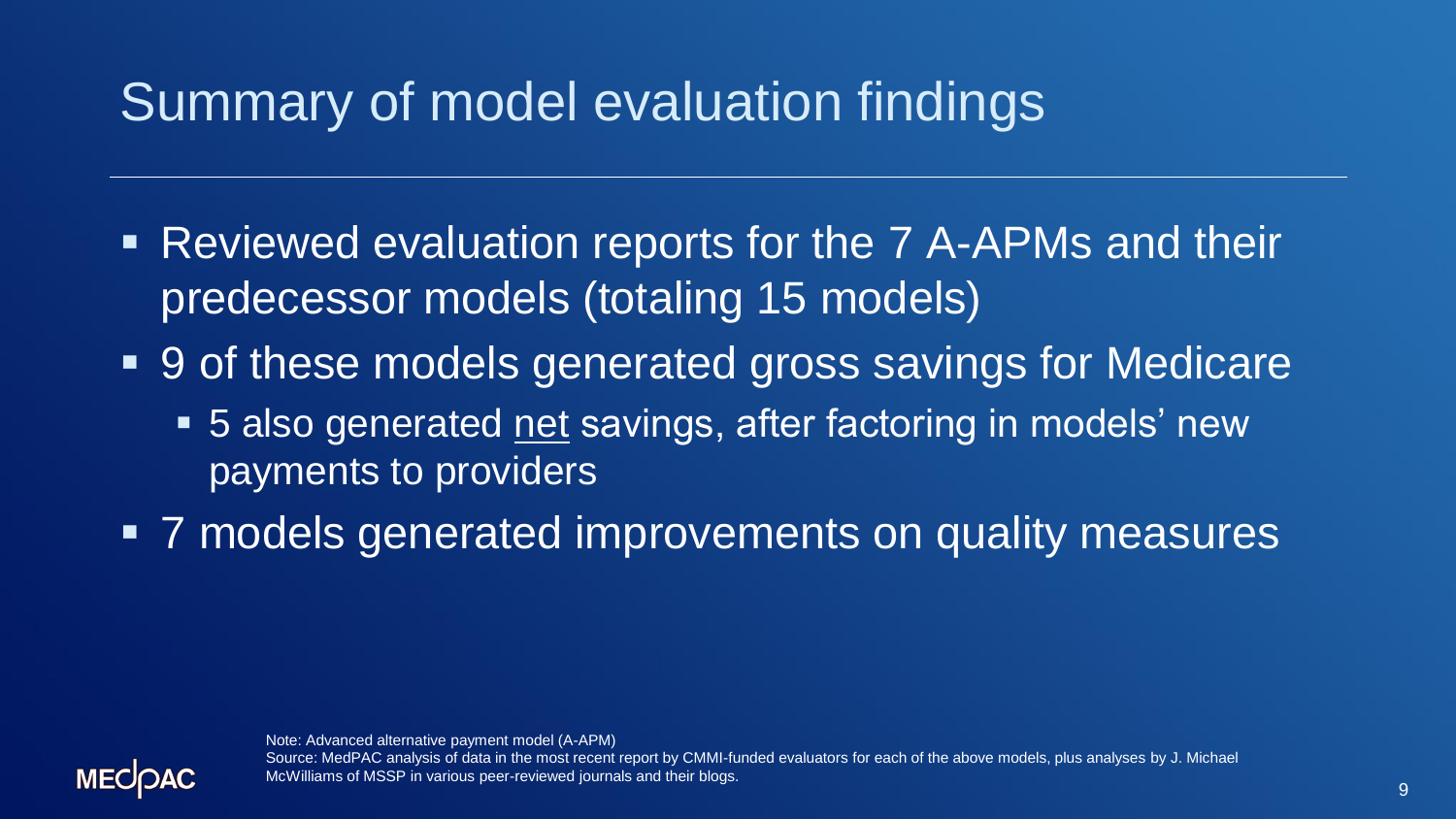Potential barriers to APMs achieving greater improvement in spending and quality

- Providers in alternative payment models may continue to have incentives to maximize utilization
- Models' incentives can be hard for providers to understand
- Clinicians' employment arrangements may shield them from models' incentives
- **EXA)** Lack of alignment and integration between models
- Voluntary models may be subject to selection bias
- **EXE** Beneficiaries' incentives may not align with models' goals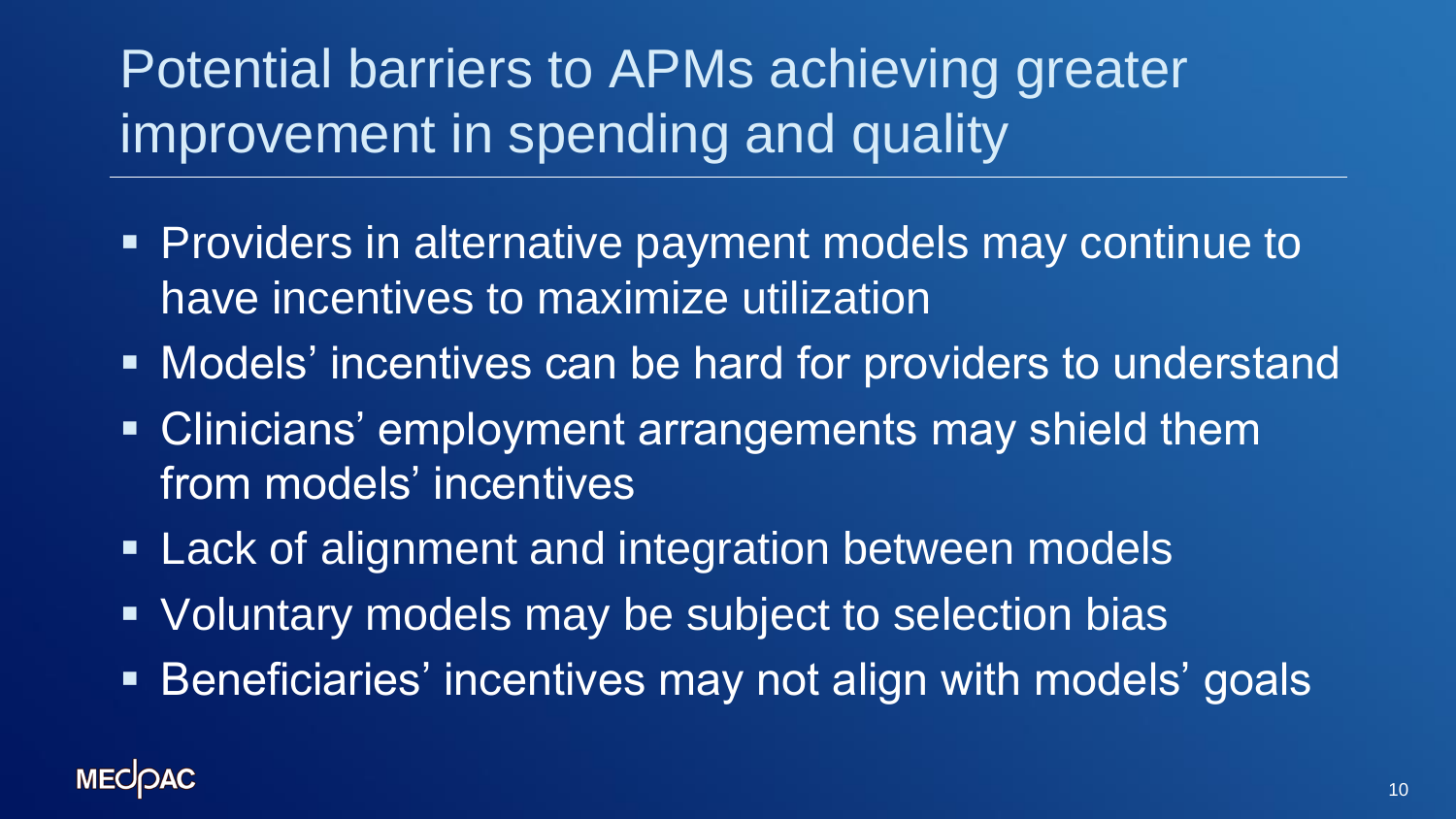## Policy options related to portfolio of CMMI models

**O** Implement a smaller suite of coordinated models designed to support a clear set of strategic goals

**<sup>2</sup>** Only develop second-generation models when specified criteria demonstrating promise have been met

**8 Reduce or eliminate changes to models' features** once they are in the field

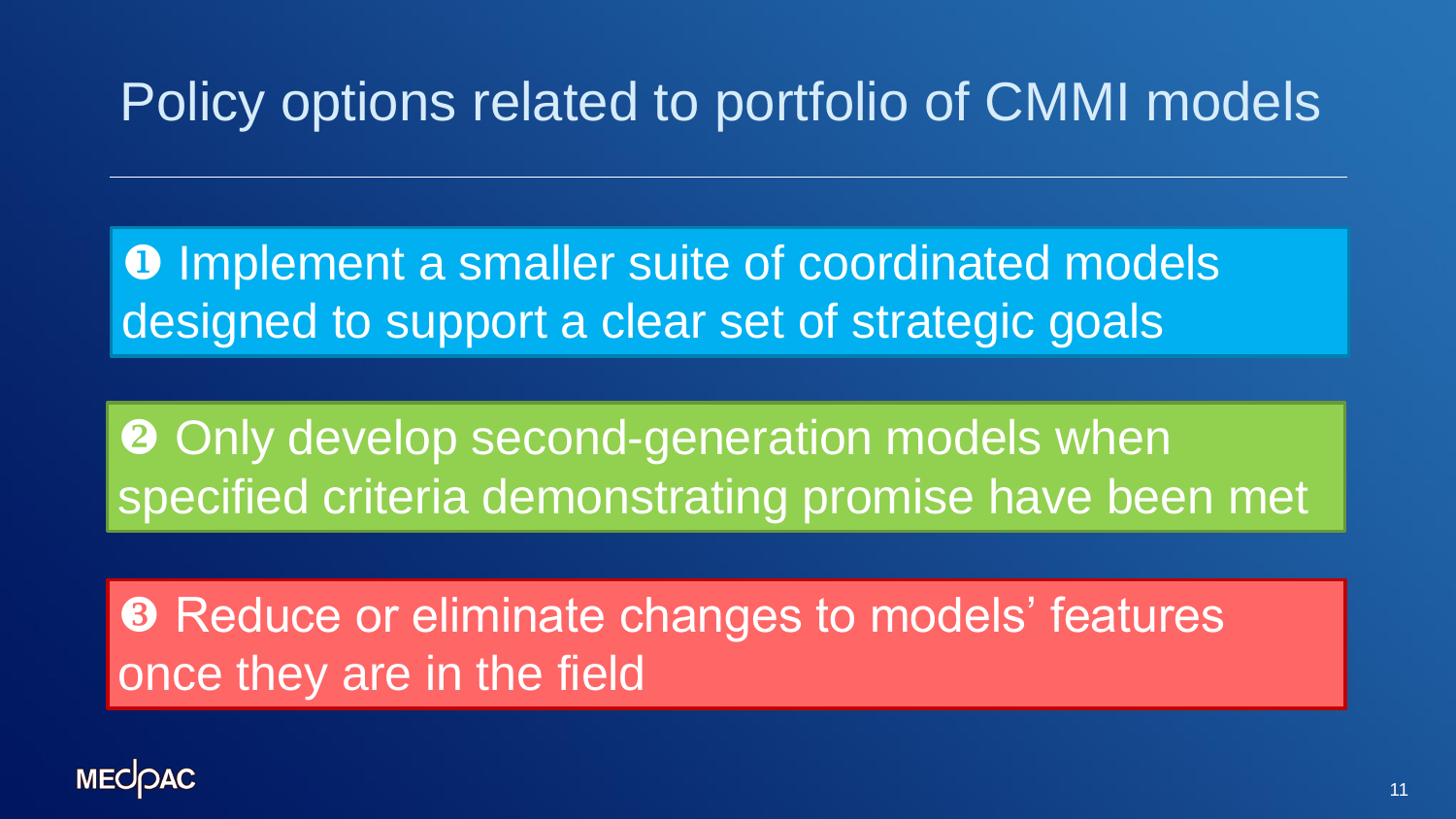### **O** Implement a smaller suite of coordinated models designed to support a clear set of strategic goals

#### ✓ Pros:

- Would encourage CMMI to create a system of models that actively support one another, instead of separate one-off models
- Could reduce unintended interactions between models

#### **x Cons:**

- Would decrease the diversity of models being tested (which could decrease the chances of finding one that works)
- Could constrain CMMI's ability to develop models tailored to subgroups of providers and beneficiaries

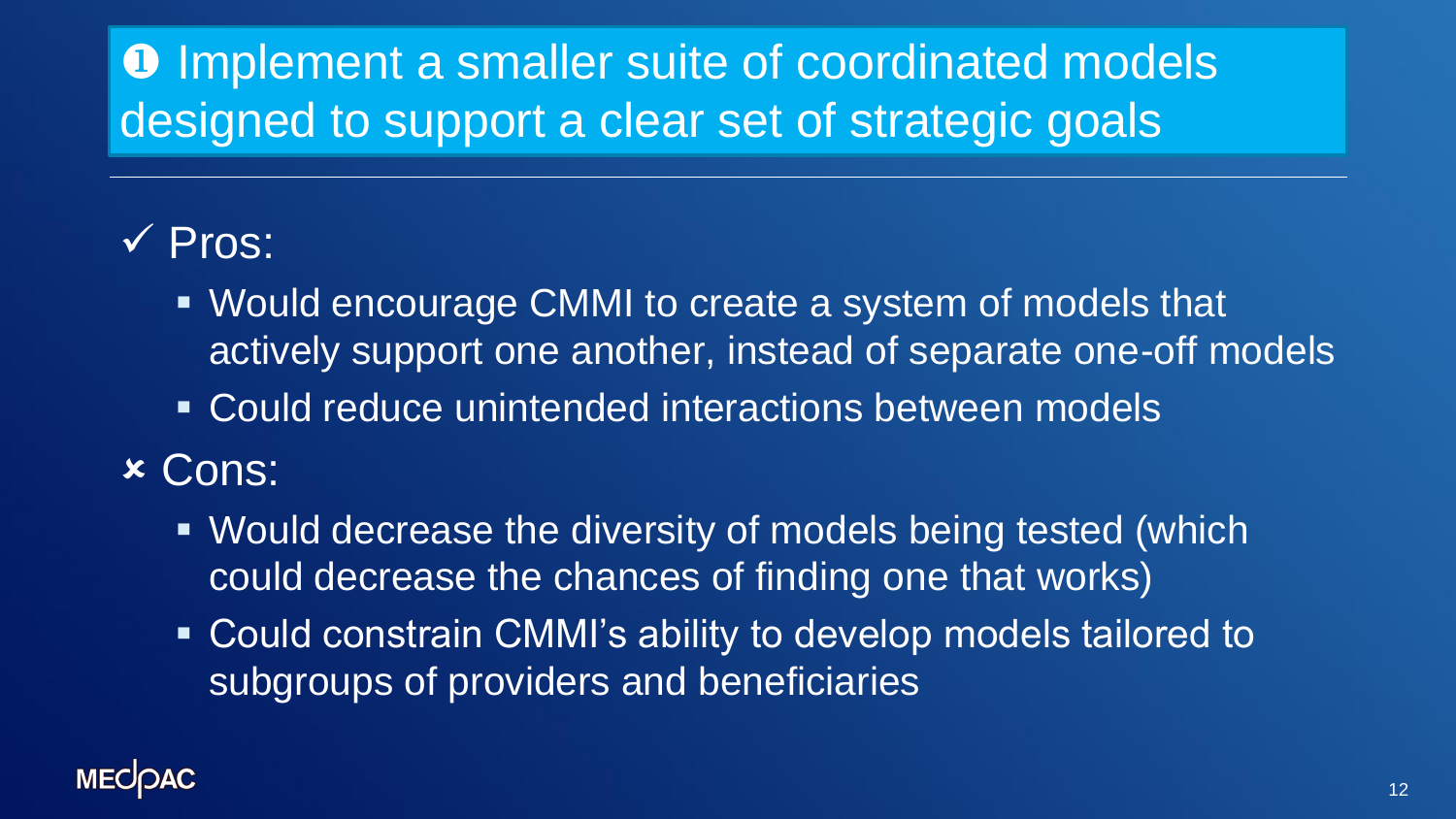### **<sup>2</sup>** Only develop second-generation models when specified criteria demonstrating promise have been met

#### ✓ Pros

- Would make CMMI's decisions about model relaunches more transparent and objective
- **EXECUTE CONORGIST WAS EXECUTE CONORGIST CONORGIST CONORGIST EXAMPLE THE WALE CONORGIST CONORGIST CONORGIST CON** have consistently failed to meet performance criteria

#### Cons

**MECIOAC** 

- Could create incentive for CMMI to focus on models that will meet continuation criteria and divert attention away from statutory criteria for expansion
- Might not provide CMMI with sufficient time or flexibility to fully test potentially promising approaches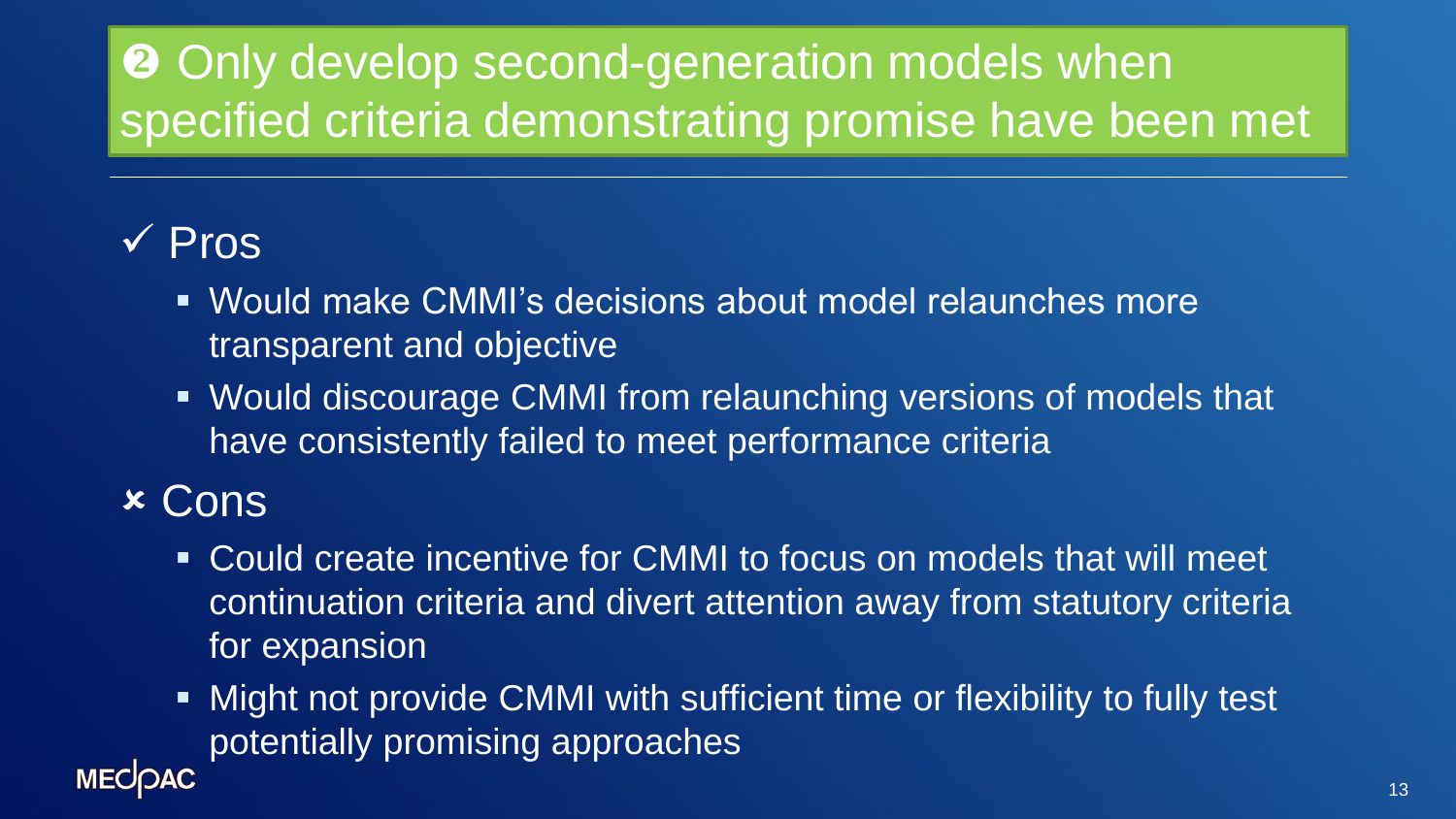### **8** Reduce or eliminate changes to models' features once they are in the field

- A) Completely freeze models' features once they are in the field
- B) Only make minor technical fixes to models once they are in the field
- C) Launch updated versions of models in subsequent provider cohorts

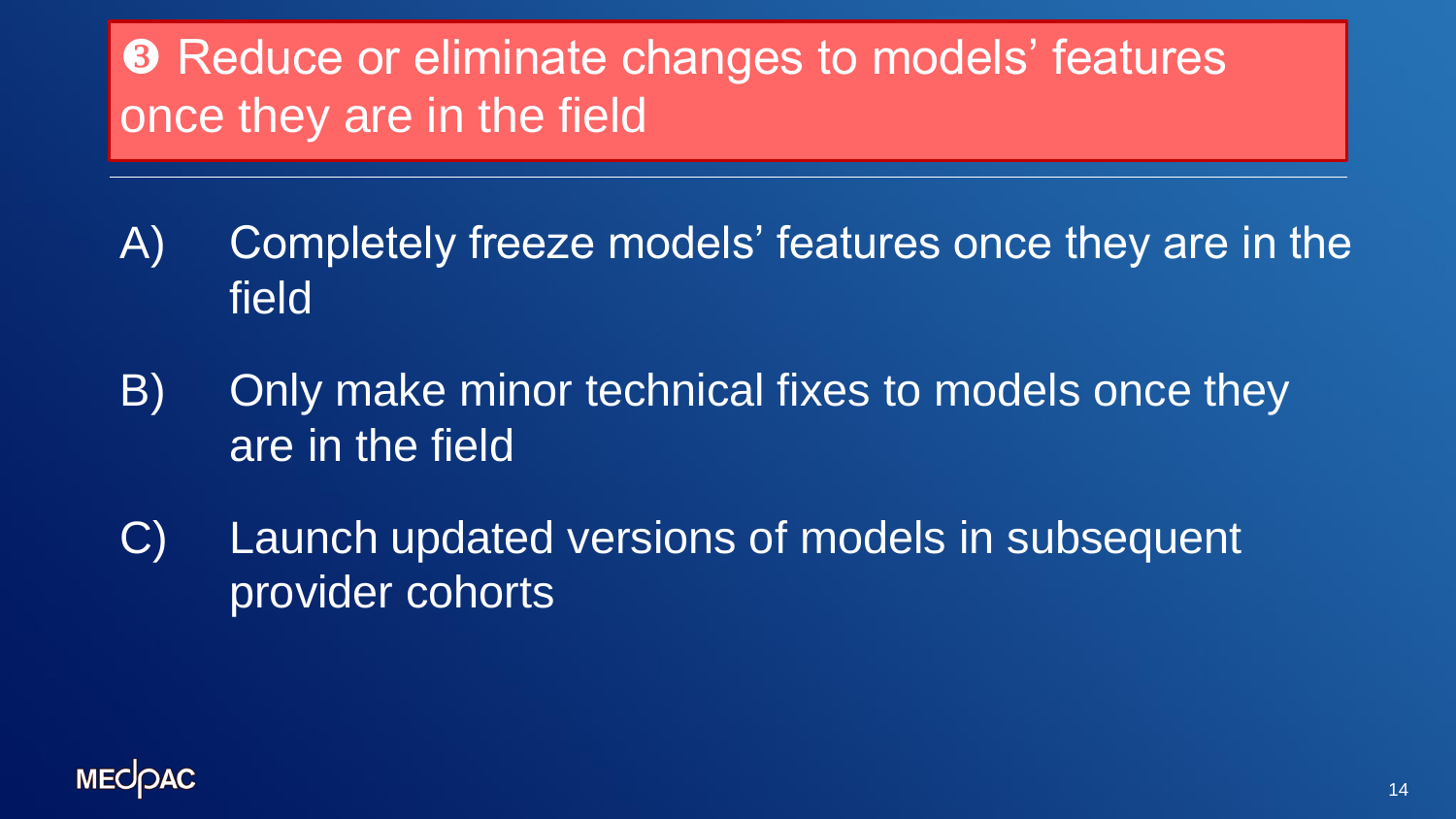### **8** Reduce or eliminate changes to models' features once they are in the field

#### ✓ Pros

- Would reduce provider administrative burden involved in keeping track of changes to models and adjusting plans accordingly
- Could encourage providers to make investments in care transformation infrastructure

#### **x Cons**

- More providers might exit models if flaws discovered during implementation are not fixed
- Might increase spending or other negative effects if problems with models cannot be addressed